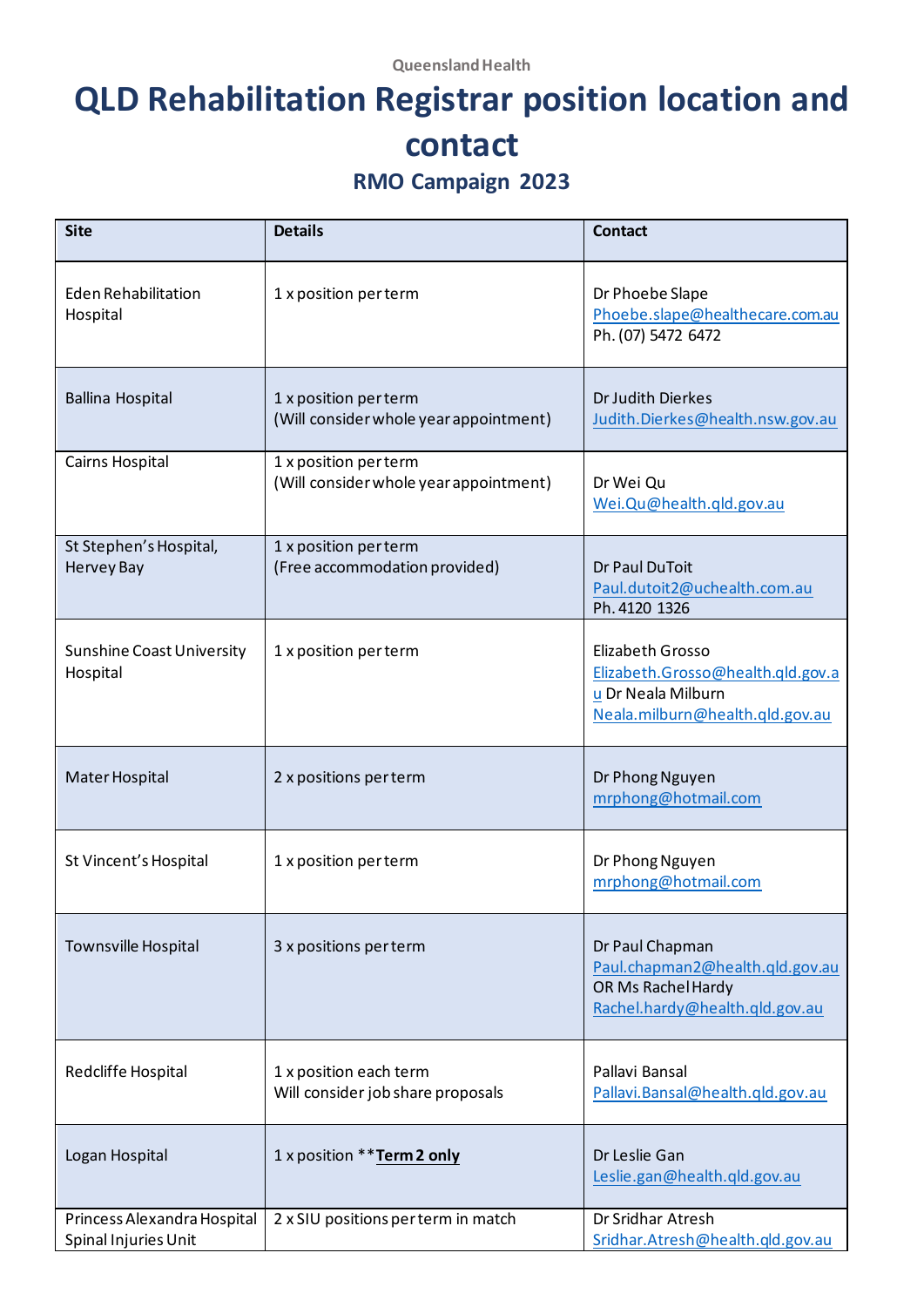#### **QLD Rehabilitation Registrar position location and contact**

#### **RMO Campaign 2023**

| Princess Alexandra Hospital<br><b>Spinal Community</b>  | 1 x Community position perterm ** not in<br>match, appointing directly, and a<br>previous term in SIU is a prerequisite                                                                                                                                                                                                                               |                                                                                                                             |
|---------------------------------------------------------|-------------------------------------------------------------------------------------------------------------------------------------------------------------------------------------------------------------------------------------------------------------------------------------------------------------------------------------------------------|-----------------------------------------------------------------------------------------------------------------------------|
| Princess Alexandra Hospital<br><b>Brain Injury Unit</b> | 2 x positions per term                                                                                                                                                                                                                                                                                                                                | Dr Ryan Bell<br>Ryan.Bell@health.qld.gov.au                                                                                 |
| The Prince Charles Hospital                             | 2 x positions per term                                                                                                                                                                                                                                                                                                                                | Dr Ling Lan<br>Ling.lan@health.qld.gov.au                                                                                   |
| <b>Brighton Hospital</b>                                | 1x position per term<br>Will consider job share proposals.                                                                                                                                                                                                                                                                                            | Dr Tik Chan<br>Tik.chan@health.qld.gov.au                                                                                   |
| <b>Gold Coast University</b><br>Hospital                | 2 inpatient registrars and 1 in-reach<br>registrar (RRT) per term<br>(GCH are open to first year trainees and<br>job-sharing pairs but all recruitment<br>decisions will be made with considerations<br>to the operational responsibilities of the<br>department. Prospective registrars should<br>contact GCH prior to the RMO campaign<br>closing). | Dr Ben Chen<br>Ben.chen@health.qld.gov.au<br>Dr Kelly Dungey<br>Kelly. Dungey@health.qld.gov.au                             |
| Robina Hospital                                         | 2 x positions per term                                                                                                                                                                                                                                                                                                                                | Dr Ben Chen<br>Ben.chen@health.qld.gov.au<br>Dr Kelly Dungey<br>Kelly.Dungey@health.qld.gov.au                              |
| Canossa Private Hospital                                | 1 x position per term                                                                                                                                                                                                                                                                                                                                 | Dr Saul Geffen<br>saulgeffen@gmail.com<br>Claire MacBean (Director of Clinical<br>Services)<br>claire.macbean@ozcare.org.au |
| Ipswich Hospital                                        | 1 x position per term                                                                                                                                                                                                                                                                                                                                 | <b>Poch Malte</b><br>Poch.Malte@health.qld.gov.au                                                                           |
| Murwillumbah District<br>Hospital                       | 1 x position per term<br>(Can offer full year appointment)                                                                                                                                                                                                                                                                                            | Dr Cecilia Silva-Withmory<br>Cecilia.silvawithmory@health.nsw.<br>gov.au                                                    |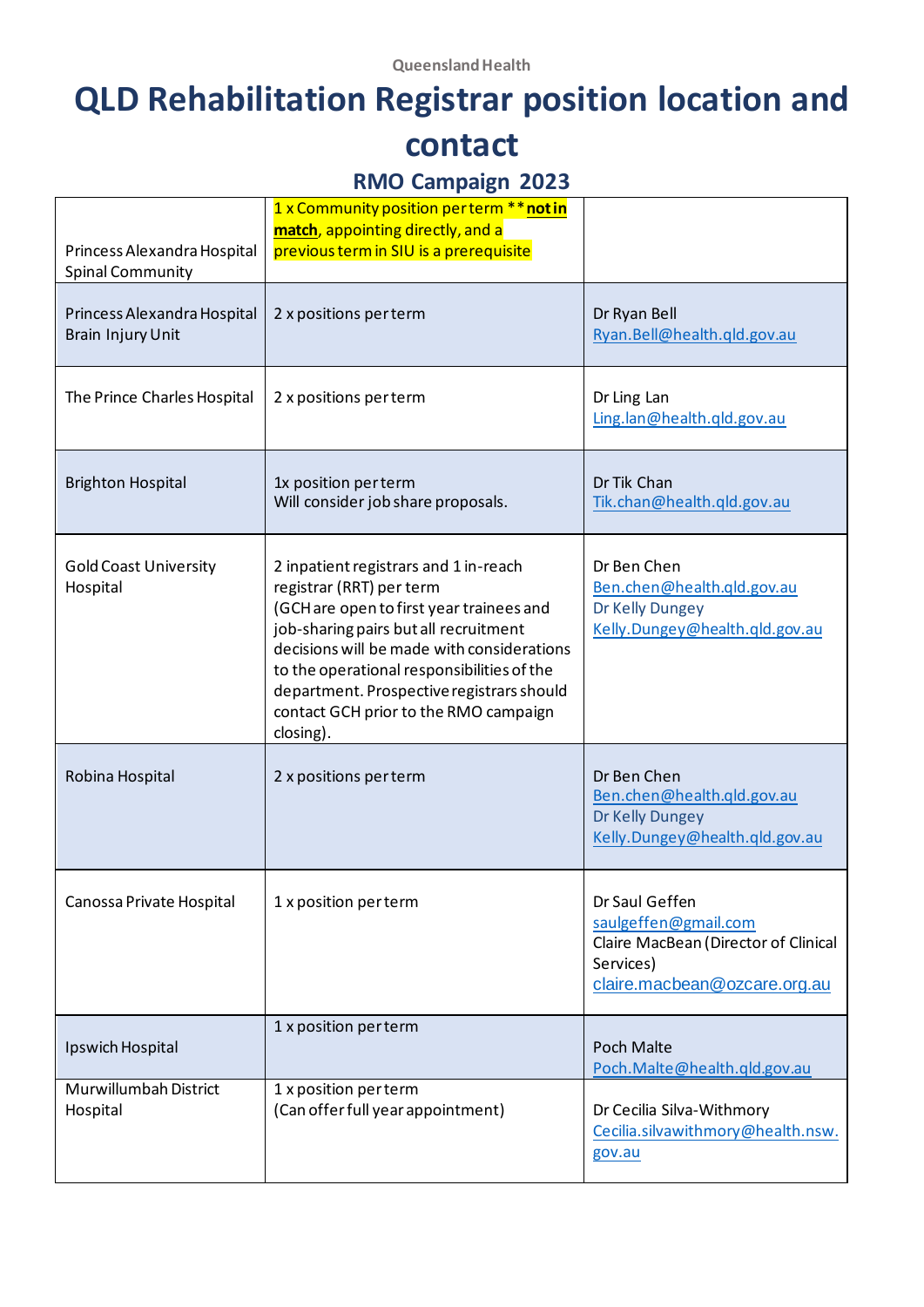## **QLD Rehabilitation Registrar position location and contact**

## **RMO Campaign 2023**

| John Flynn Hospital                                                | 3 x position per term                                                                         | execsecretary.jfp@ramsayhealth.c<br>om.au<br>Kim Dobbie k.dobbie@me.com                                                                                                      |
|--------------------------------------------------------------------|-----------------------------------------------------------------------------------------------|------------------------------------------------------------------------------------------------------------------------------------------------------------------------------|
| Greenslopes Hospital                                               | 1 x position per term<br>Suitable for a trainee who is also<br>undertaking a pain fellowship. | Dr Gill Nalder<br>gillnalder@hotmail.com<br>Best contact is via Brisbane Rehab<br>Ph: 3394 2778                                                                              |
| Queensland Rehabilitation<br><b>Specialists Community</b><br>Rehab | 1 x position term 2 only<br>Suitable for advanced trainee only<br>(Term 1 filled)             | Dr Saul Geffen<br>saulgeffen@gmail.com<br>Practice manager<br>manager@qrspecialists.com.au<br>Ph: 07 33932001<br><b>Miriam QRSpecialists</b><br>manager@qrspecialists.com.au |